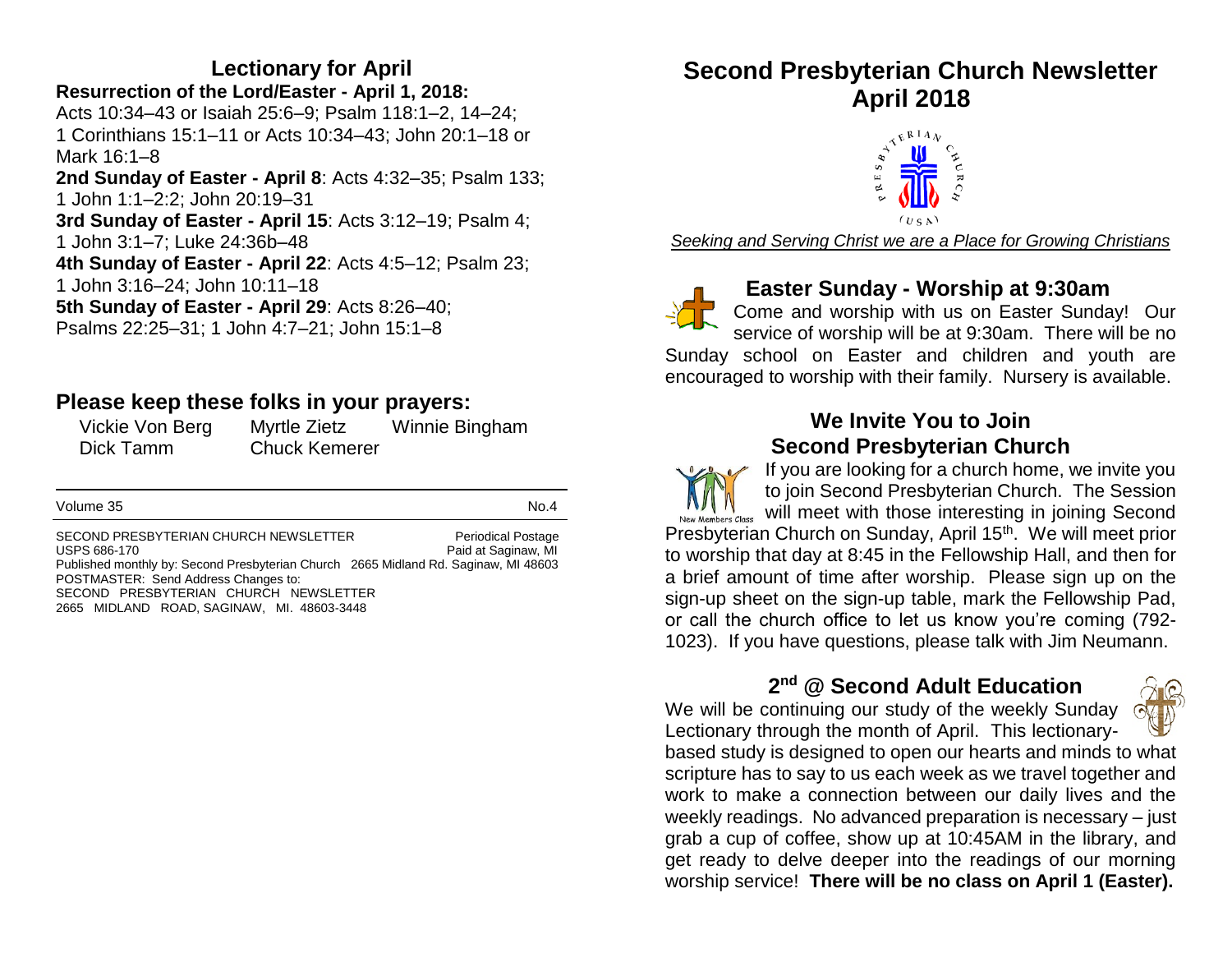### **Men's Fellowship Breakfast**

All men of the church are invited to join in on Saturday, April 7, for breakfast, study and

fellowship. We meet at 8:00 a.m. at the church, as we continue our study of the Acts of the Apostles. This month's study begins at Acts 11. Come and join us for breakfast, study and fellowship!

# **Florence Gilmour Circle**



All women of the church are invited to join us on Wednesday, April 11<sup>th</sup>, at 9:30am for study and discussion of the book, *The Grand Weaver* by Ravi Zacharias. We'll look at Chapter 5 this month.



# **Sunday School News**

**<u>Sunday</u> There will be no Sunday School on Easter Sunday, April 1!** Please enjoy the worship service with your family! **The children will be singing in church on Mother's Day,** Sunday, May 13, 2018. We will practice on April 15, April 22 and May 6 during Sunday School time. The music/words for the song/songs will be sent home with the children on April 15. We hope the children will be here to practice and be here on Mother's Day Sunday!



### **Youth Events**

**Sunday, April 1st** – no PYG – HAPPY EASTER!! Enjoy the day with family and friends

**Sunday, April 8th** – PYG 10:45am to noon (planning Youth Sunday – see bulletin)

Sunday, April 15<sup>th</sup> - PYG 10:45am to noon (planning Youth Sunday – see bulletin)

Sunday, April 22<sup>nd</sup> - PYG 10:45am to noon (planning Youth Sunday – see bulletin)

**Saturday, April 28th** – Practice for Youth Sunday – time to be determined

**Sunday, April 29<sup>th</sup>** – Youth Sunday! Please be at church no later than 9:00am this day

**Sunday, May 6<sup>th</sup>** – mark your calendars!! We are going to a Great Lakes Loons Game!! More information to come!

# **Youth – Please Read Regarding Youth Sunday**

We will be leading worship this year on Sunday, April 29<sup>th</sup>! We will begin to plan this worship service during regular PYG meetings after Spring Break.

It will be an amazing service if we can get everyone involved!! You don't have to write or read a sermonette, you don't have to collect the offering - you get to choose from a variety of different responsibilities that fit your comfort level!! This is our opportunity to provide a worship service for the congregation that supports us all year long! Please join us to plan and organize this wonderful worship service!! If you have any questions please let DJ, Becca or Tammi know.



#### **Busy Hands and Hearts**

Busy Hands will meet the second Monday, April 9<sup>th</sup> in April from 1:00 – 3:00 p.m. We would like to welcome anyone interested to come and see for themselves what we are about. You do not need to knit or sew to come! Please come and share with us your ideas so we can create items to share with us your ideas so we create items to share with others in our community. If you have any questions, please call Ruth Anderson (792-0372).

### **Gift Given to the Church**

Second Presbyterian Church has been the fortunate



beneficiary of a generous gift. We have been given two spaces/crypts at Oakwood Mausoleum in a highly desirable area of the mausoleum. These include the opening and closing costs and lettering of the crypts. If you are interested, please stop into the office for more details.

### **Fish Fry and Bake Sale Profits**

The Fish Fry was quite a success! We raised \$3,300 for the Presbyterian Men and the projects they support here. The Presbyterian Women

made \$509 at their Bake Sale that day also. Thanks to everyone for all the hard work!

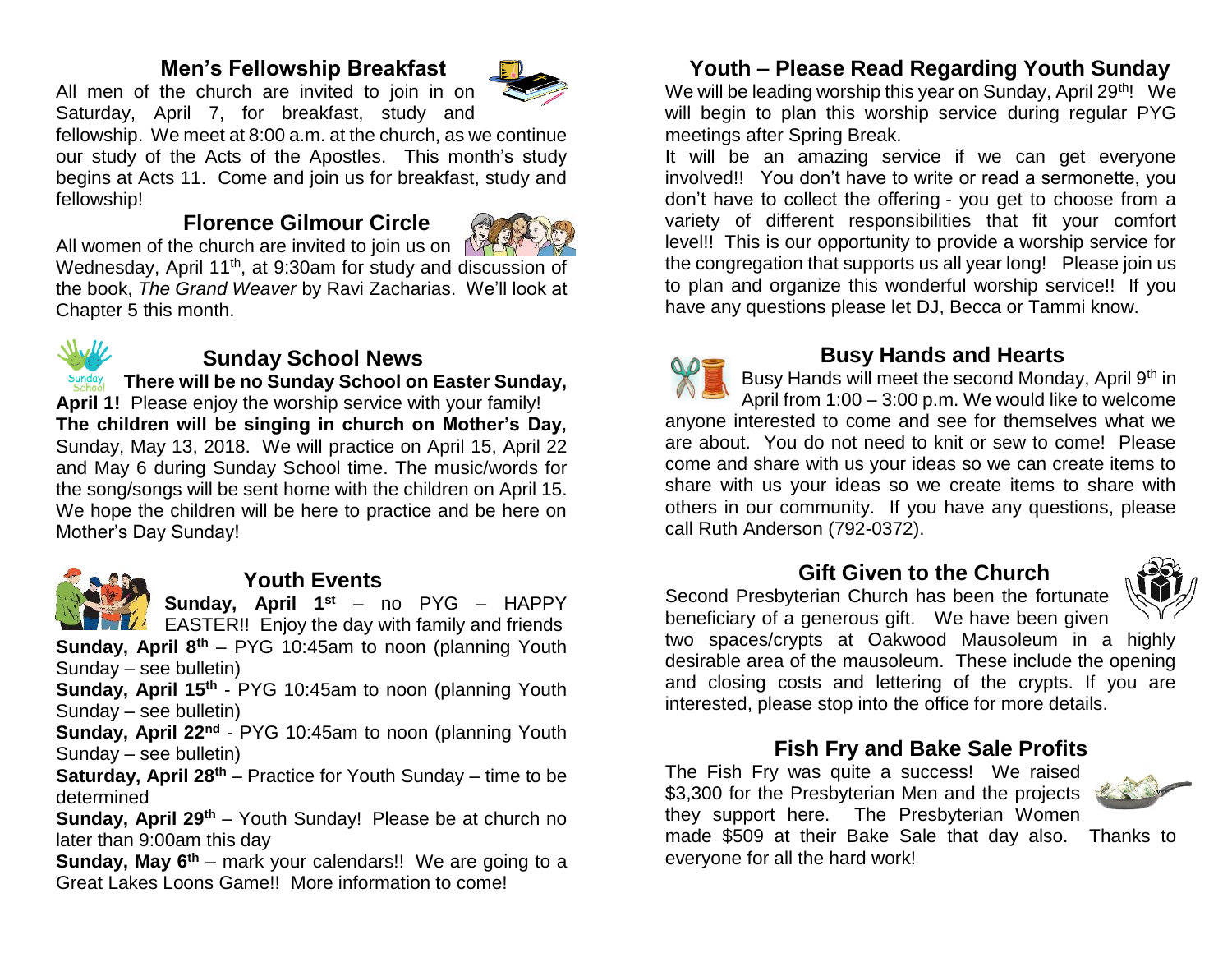### **Mission News**

**Thank You to Everyone** who donated their Gifts towards the **Saginaw Rescue Mission's "Hope & Care Totes**" in February. We delivered 25 bags that were Greatly Appreciated by those involved in assisting the homeless, as one of these bags are given to everyone who comes to the Mission.

Also, we made a nice donation to the residents at the **Saginaw VA** last month. We delivered 97 pairs of socks & 60 lap blankets -- WOW!

During the month of March, we collected items needed for the **Old Town Baby Pantry**. Our crib in the hallway was Really Full! I can't wait to make this delivery. There are soooo many new babies in need of even the basics. It warms our hearts that we're able to help out these mothers & fathers with a little assistance.

Hopefully, you were able to give to the Presbyterian **"One Great Hour of Sharing"** offering this year. It always feels good to be able to help our Brothers & Sisters in Christ throughout the world.

**Our April Mission Focus** will be the collection of nonperishable items for the **Food Pantry at First Presbyterian Church**. We'll be collecting money and/or food throughout this month.

Also, just an FYI: There are some pretty big garage sales towards the end of the month for anyone hoping to get that "Great Buy" of children's Winter outerwear or backpacks for our ongoing school collections!

Lastly, we'll have some exciting Mission News involving our Youth in the coming months. Stay Tuned . . . . . . .

## **Scrip Program**

| We have these gift cards available for purchase in the office. |                           |  |  |  |
|----------------------------------------------------------------|---------------------------|--|--|--|
| Wendy's \$10                                                   | <b>Walmart \$25/\$100</b> |  |  |  |
| <b>TJ Maxx/Marshalls \$25</b>                                  | Olive Garden \$10/\$25    |  |  |  |
| <b>Panera Bread \$10</b>                                       | Taco Bell \$10            |  |  |  |



# **2018 Per Capita Apportionment**

Every year our Per Capita Apportionment for ecclesiastical expenses comes due. Per Capita is part of being a Presbyterian and connecting to the

Presbyterian Church as a whole; it is part of the glue that holds Presbyterians together The total 2018 per capita amount is \$26.94 per member (not per household). It goes to General Assembly, Synod of the Covenant and the Presbytery. If each member pays their Per Capita amount above their regular giving then pressure on our budget is reduced. Please mark Per Capita on your check or envelope.



## **VBS is coming!**

**We're "Shipwrecked"!!!** Join us **June 18 – June 22 from 9:00AM – 11:45AM** in a great VBS adventure on a deserted island where our ship

got stranded! We are rescued by Jesus! At Shipwrecked VBS kids will be engaged like never before, diving below the surface and anchoring in the truth that Jesus is by their side through life's storms! Shipwrecked is filled with incredible Biblelearning experiences kids see, hear, touch, and even taste! Sciency-Fun Gizmos, team-building games, cool Bible songs, and tasty treats are just a few of the standout activities that help faith flow into real life! Plus, you'll meet lots of new friends! These experiences make God's word come alive with new meaning for all who participate!

**Registration forms and adult volunteer sign-up sheets** will be available in the Sunday school hallway beginning April 1 (Easter)! Registration is open to children ages 4 year old  $-6<sup>th</sup>$ grade, \$5 per child or \$10 per family. If you need help paying for VBS, please see Peggy. **We will need Station Leaders, Crew leaders, a photographer, and many more assistants!** There is information available for you to decide where you would like to serve! It will be the best week of your summer! Come sign-up and join us!

Also, if you have any décor that would fit a "Shipwrecked" scene like small boats, buoys, anchors, lifesaver rings, old crates, etc., please let Peggy know!